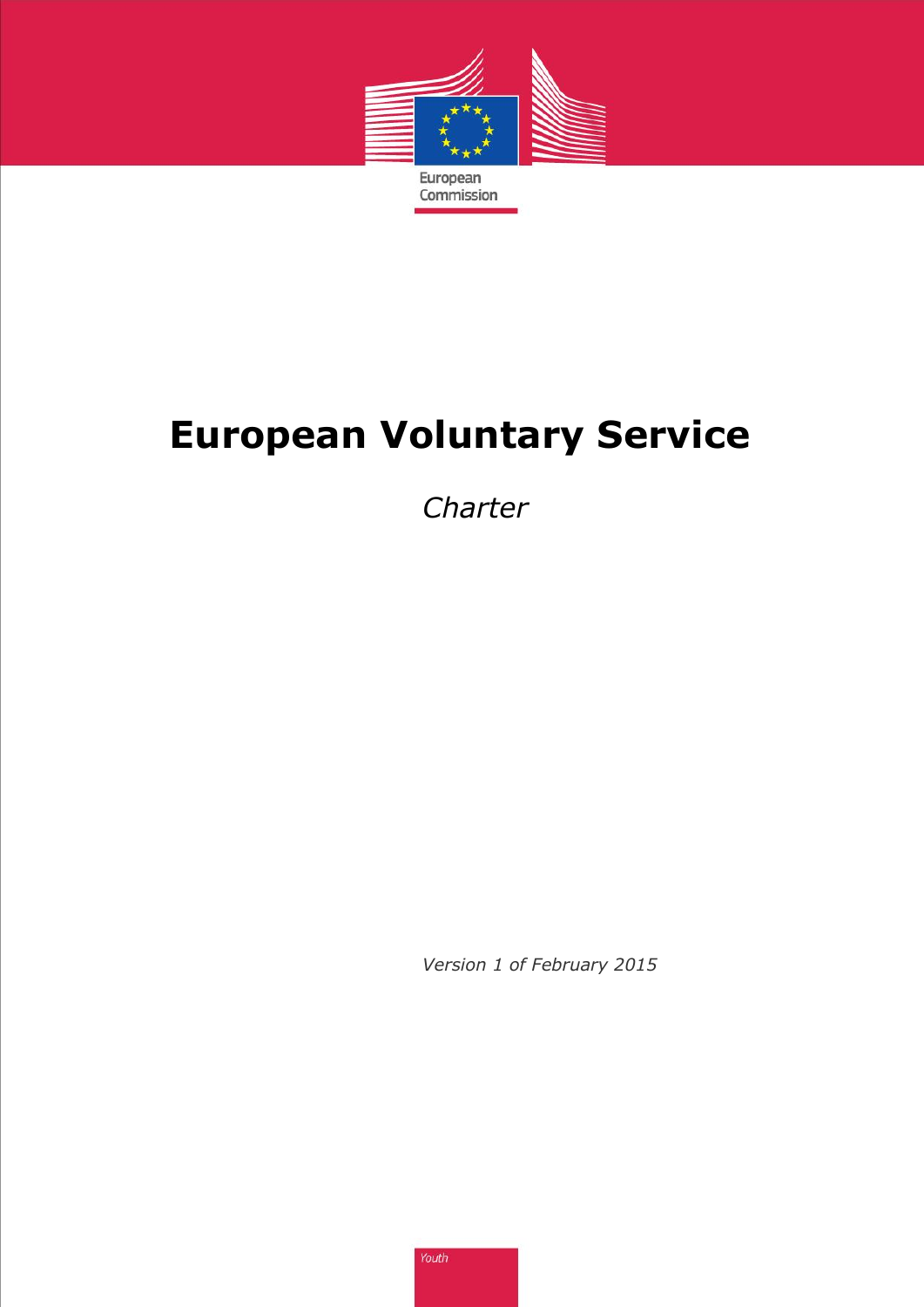

# **Table of Contents**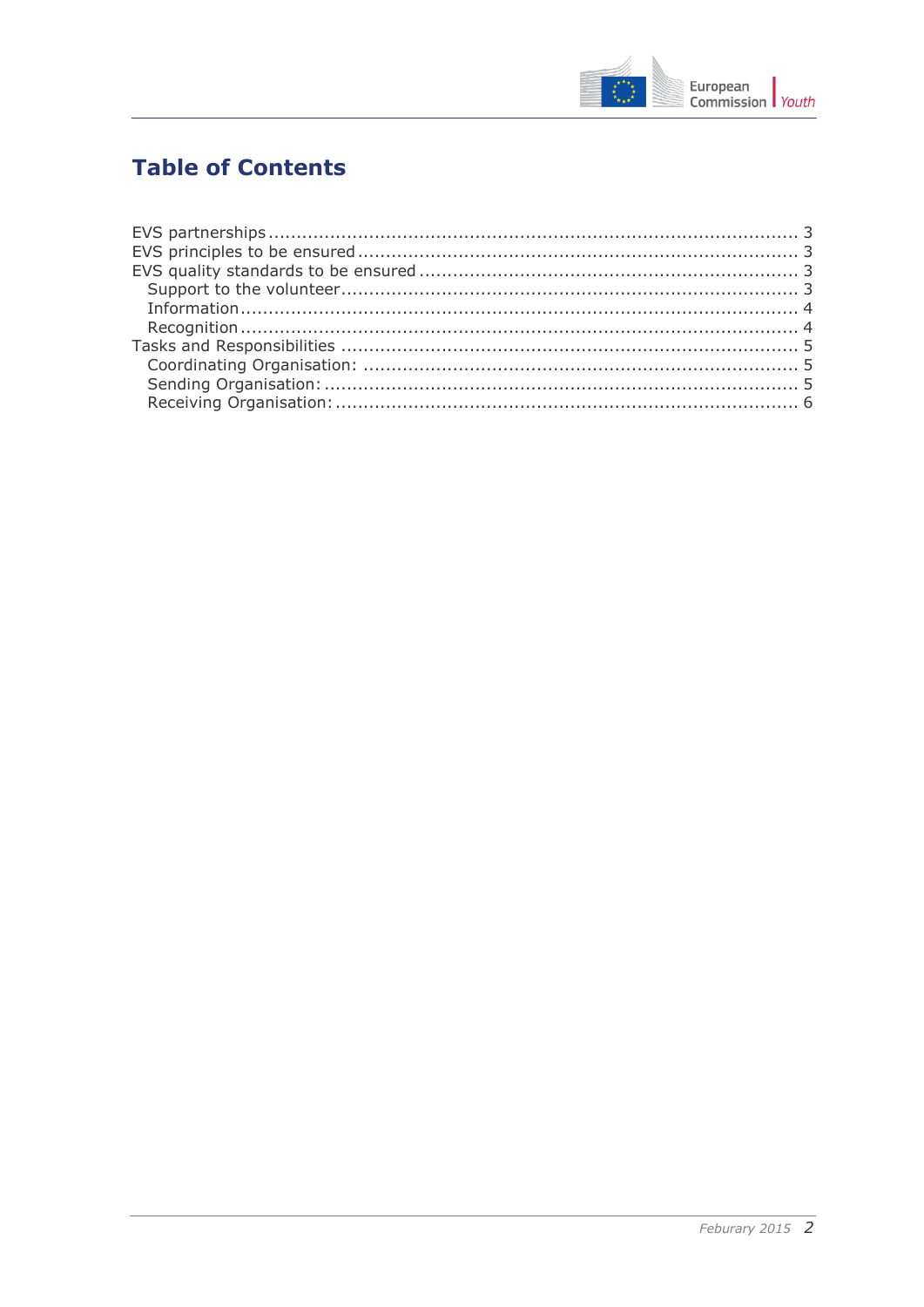

The European Voluntary Service (EVS) Charter highlights the roles of EVS sending, receiving and coordinating organisations and the main principles and quality standards of EVS. **Each EVS Activity promoter adheres to the provisions set out in this Charter.**

# <span id="page-2-0"></span>**EVS partnerships**

A solid partnership between EVS sending, receiving, coordinating organisations and the volunteer is the basis of every EVS activity. Adequate matching between the volunteer profile and the tasks has to be in place.

- The sending organisation is in charge of the preparation and support of the volunteers before, during and after the EVS activity;
- The receiving organisation has to ensure safe and decent living and working conditions for the volunteer throughout the entire activity period. It has to provide adequate personal, linguistic and task-related support, including the identification of a mentor for the volunteer;
- The coordinating organisation (applicant) has the role of facilitating the implementation of the project by offering administrative and quality support to all project partners and enabling their networking.

# <span id="page-2-1"></span>**EVS principles to be ensured**

- The non-formal learning and intercultural dimension, through a clear definition of a learning plan for the volunteer;
- The service dimension through a clear definition of the non-profitmaking character of the project and the volunteer tasks. Full-time service and active role of the volunteer in implementing the activities have to be ensured. EVS volunteer activities must not replace any employment;
- The benefit to and the contact with the local community;
- EVS is free of charge for the volunteers, except for a possible contribution to the travel costs;
- Accessibility and Inclusion: when recruiting EVS volunteers, the organisations maintain the overall accessibility of EVS for all young people, without prejudice related to ethnic group, religion, sexual orientation, political opinion, etc. If the project targets volunteers with fewer opportunities, facilities and capacity in providing tailor-made preparation, and support have to be in place.

# <span id="page-2-2"></span>**EVS quality standards to be ensured**

## <span id="page-2-3"></span>**Support to the volunteer**

- before, during and after the EVS Activities, in particular in crisis prevention and management;
- for insurance, visa, residence permit, travel arrangements and all the EVS administrative procedures;
- by facilitating the volunteer's participation in the EVS training cycle;
- **•** by foreseeing proper evaluation measures.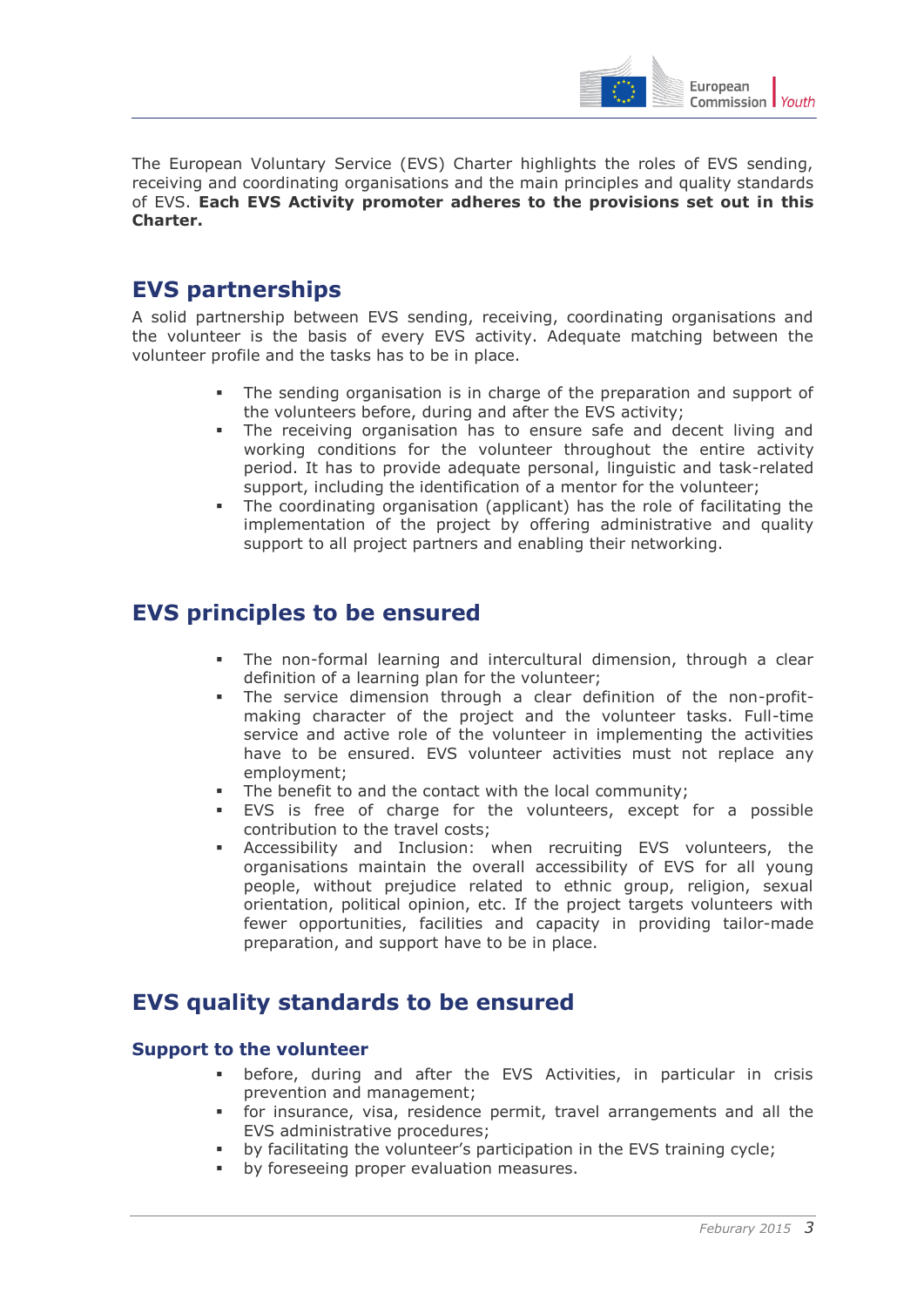

## <span id="page-3-0"></span>**Information**

- All EVS partners have the right to receive complete information on the project and agree on all aspects;
- Visibility, dissemination and publicity measures have to be in place.

## <span id="page-3-1"></span>**Recognition**

Each EVS volunteer is entitled to receive a Youthpass.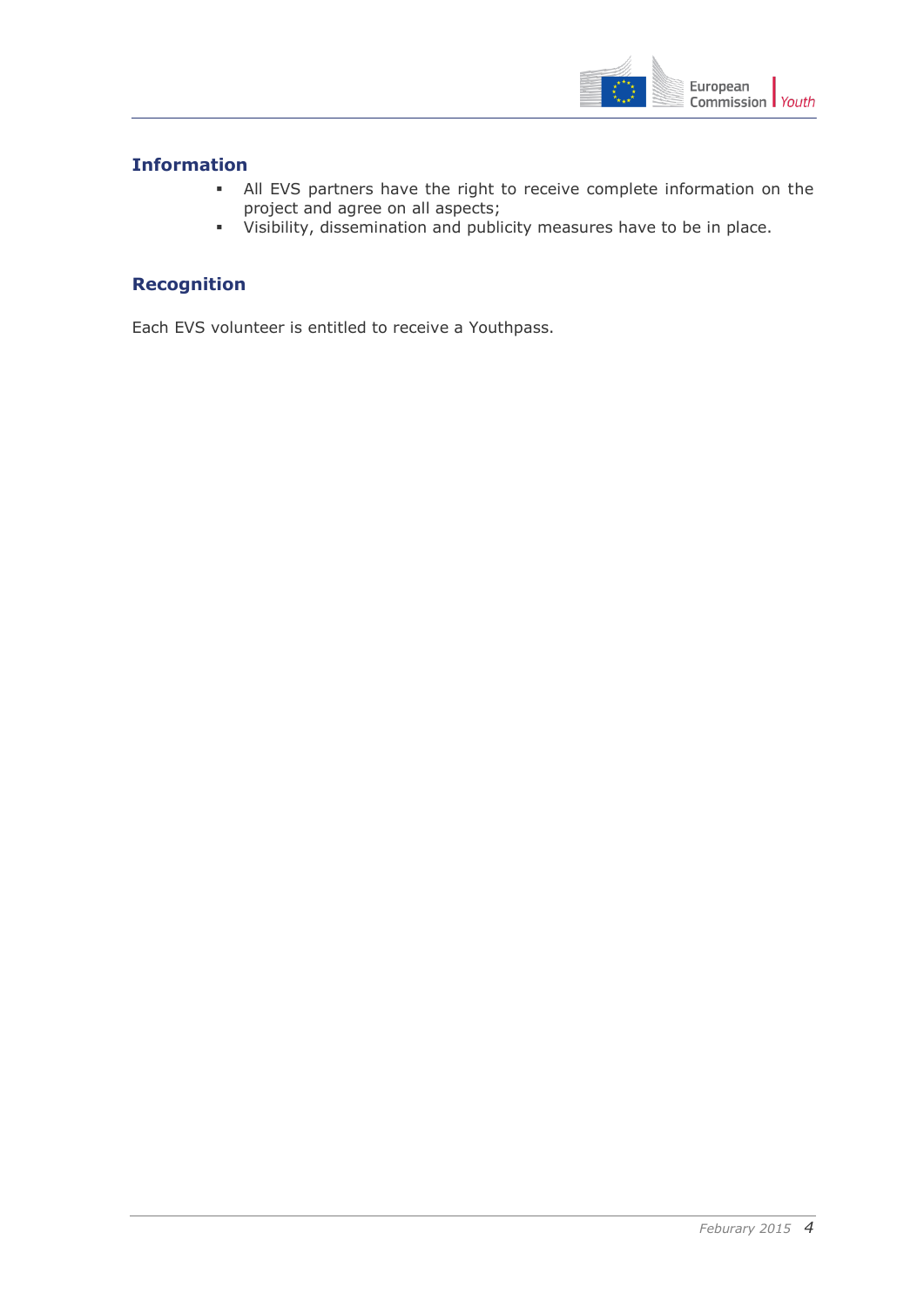

# <span id="page-4-0"></span>**Tasks and Responsibilities**

Here is a suggestion on how the roles and tasks of organisations involved in EVS could be shared (in some cases these roles must be compulsorily performed by a given organisation).

## <span id="page-4-1"></span>**Coordinating Organisation:**

- submits the application and bears the financial and administrative responsibility for the entire project towards the National Agency or the Executive Agency;
- coordinates the project in cooperation with all sending and receiving organisations;
- distributes the EVS grant between all sending and receiving organisations;
- **e** ensures that the volunteer(s) receive(s) the EVS Info Kit and attend(s) the full EVS Training and Evaluation Cycle;
- provides support to the volunteer(s) it places in the receiving organisation(s);
- carries out all or some of the administrative tasks of the sending or receiving organisation(s) involved in the project;
- ensures, with the sending and receiving organisations, that each volunteer is in possession of the European Health Insurance Card (if applicable) and is covered by the obligatory EVS Insurance plan foreseen in the Erasmus+ Programme;
- arranges, with the sending and receiving organisations, a visa for the volunteer(s) who needs it. The National/Executive Agencies can issue visa support letters, if needed;
- provides support for the learning/Youthpass process. Completes, with the sending and receiving organisations and the volunteer, and issues, a Youthpass Certificate for those volunteers who want to receive it at the end of their EVS.

### <span id="page-4-2"></span>**Sending Organisation:**

Preparation

- helps the volunteer(s) to find and contact a receiving organisation;
- provides adequate preparation for the volunteer(s) before departure, according to the individual needs and learning opportunities of the volunteer(s) and in line with the Volunteer Training Guidelines and Minimum Quality Standards of the European Commission;
- ensures, in cooperation with the receiving organisation, that the volunteer receives support in carrying out language preparation (if applicable, support to carry out the online language course and assessments provided by the Commission);
- ensures the participation of the volunteer(s) in the pre-departure session, if organised by the National Agency or SALTO.

Contact during the voluntary activity

 keeps in contact with the volunteer(s) and with the receiving organisation(s) during the project.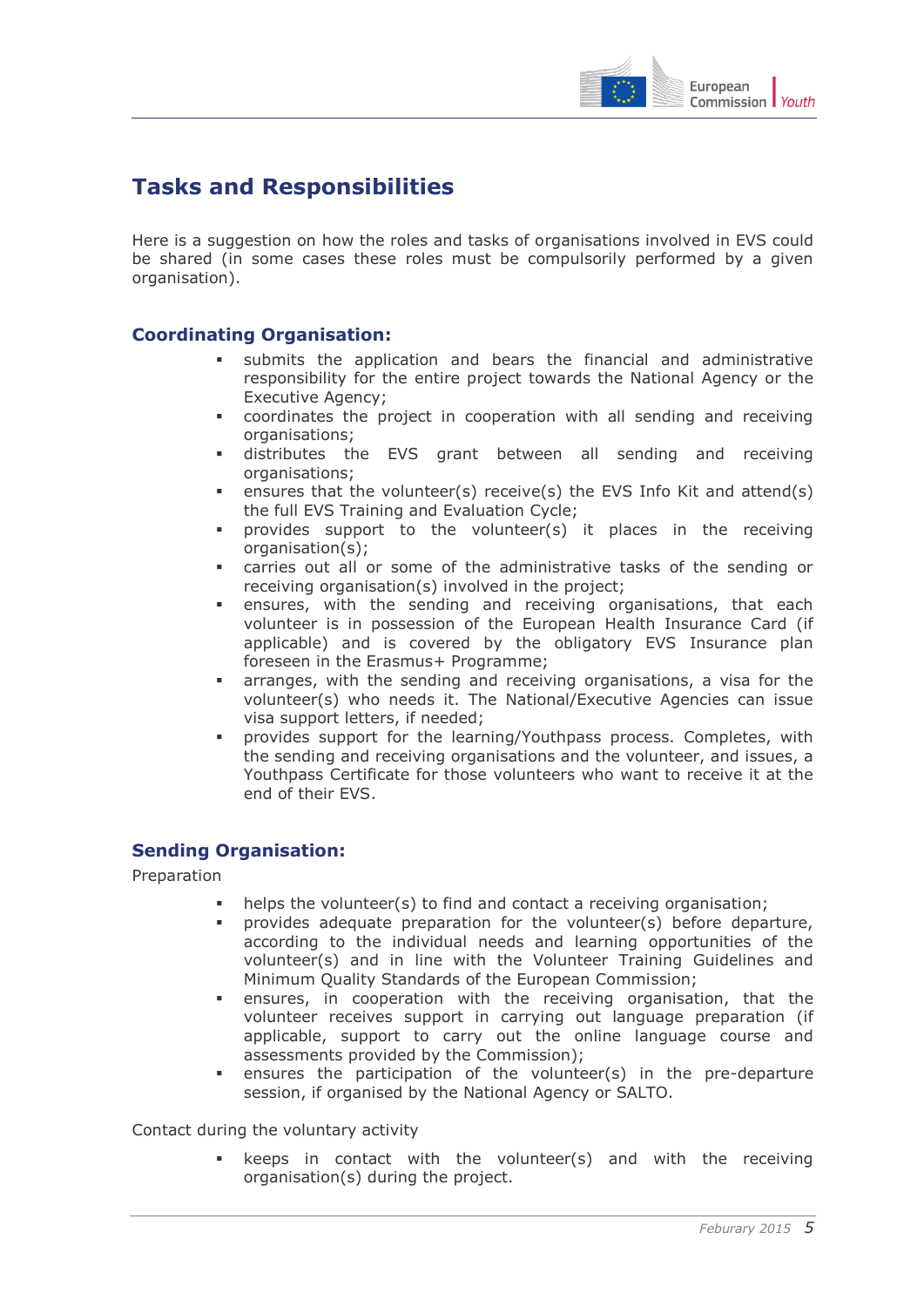

Upon volunteer's return

- provides support to volunteer(s) to help reintegrate them into their home community;
- gives volunteers the opportunity to exchange and share experiences and learning outcomes;
- encourages the involvement of the volunteer(s) in dissemination and exploitation of results and learning outcomes;
- provides guidance regarding further education, training or employment opportunities;
- ensures the participation of the volunteers in the annual EVS event organised by the National Agency in their country.

## <span id="page-5-0"></span>**Receiving Organisation:**

Mentor

- $\blacksquare$  identifies a mentor who is responsible for providing to the volunteer(s):
- ı **personal support,**
- support to carry out the online language course and assessments provided by the Commission (if applicable)
- support to carry out a self-reflection on the learning outcomes of the EVS activity (through the use of Youthpass).

Task-related support

 offers supervision and guidance to the volunteer(s) through experienced staff.

Personal support

- provides personal support and support during the learning/Youthpass process to volunteer(s);
- qives the volunteer(s) the opportunity to integrate into the local community, to meet other young people, to socialise, to participate in leisure activities, etc.;
- encourages contact with other EVS volunteers whenever possible.

EVS training and evaluation cycle and language support

- ensures the participation of the volunteer(s) in the on-arrival training and mid-term evaluation organised by the NA or SALTO;
- arranges language learning opportunities and support to volunteers undertaking language courses.

Principles of EVS

- ensuring universal accessibility to EVS: receiving organisations cannot specify that volunteer(s) should be of a specific ethnic group, religion, sexual orientation, political opinion, etc.; neither can they require qualifications or a certain educational level in order to select the volunteer(s);
- offering to the volunteer(s) the opportunity to carry out a well-defined set of tasks, allowing some of the volunteer's ideas, creativity and experience to be integrated;